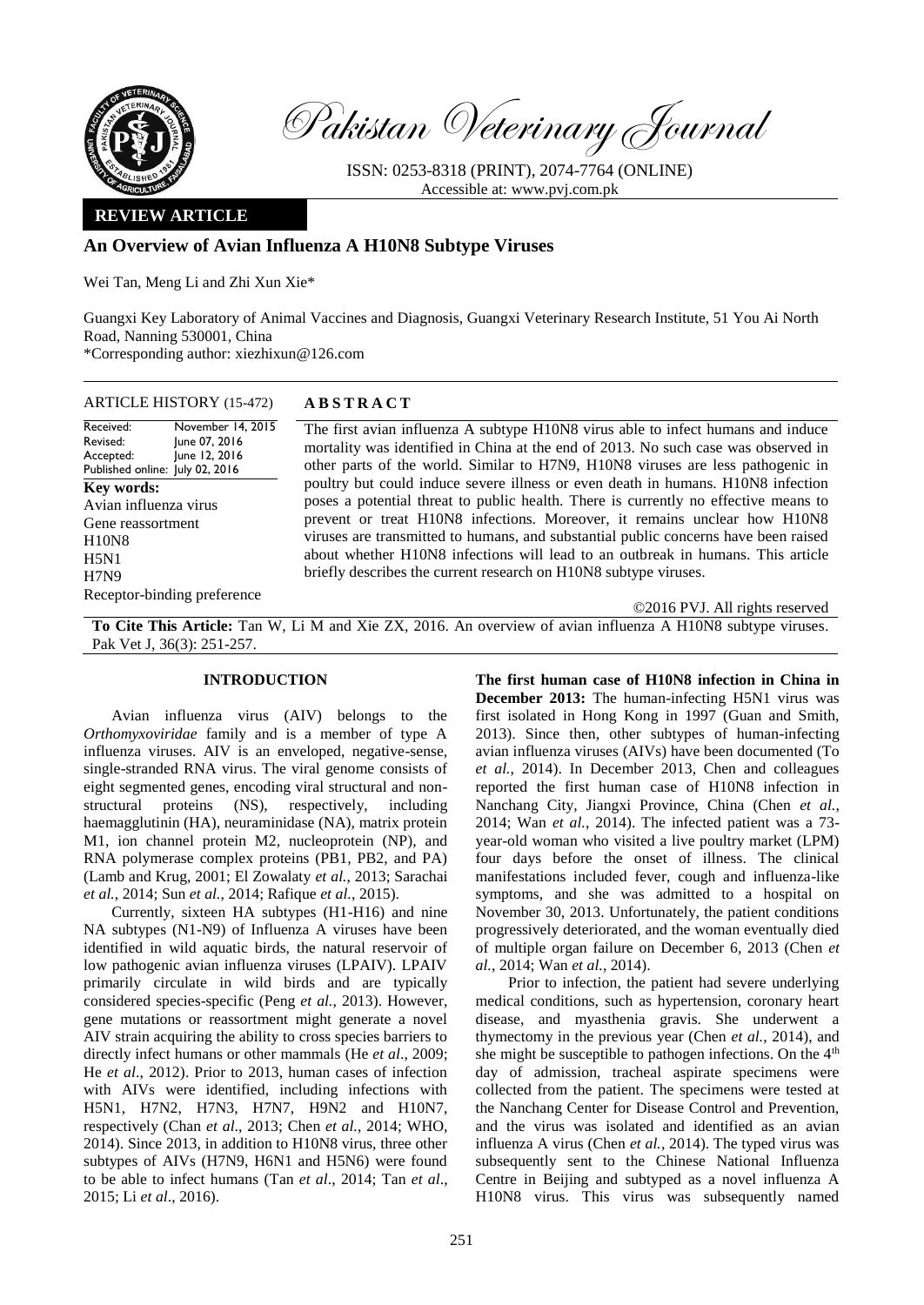A/Jiangxi-Donghu/346/2013(H10N8) or JX346 for short (Chen *et al.*, 2014).

On January 19 and [February](file:///E:/place-in-press/Place-in-Press-II/AppData/Local/Microsoft/Windows/li/AppData/Local/Yodao/DeskDict/frame/20150803184411/javascript:void(0);) 9, 2014, a 55-year-old woman and a 75-year-old man infected with H10N8 viruses, respectively, were identified in Nanchang city, Jiangxi, China (Liu *et al.*, 2015). The 55-year-old woman recovered from the illness, whereas the 75-year-old man died of multiple organ dysfunctions. All the three individuals infected with H10N8 viruses visited the LPM prior to the onset of clinical symptoms (García-Sastre and Schmolke, 2014; Liu *et al.*, 2015).

**Origin of influenza A H10N8 subtype viruses:** An avian H10N8 subtype virus was first isolated in quails in Italy in 1965 (De Marco *et al.*, 2004), and thereafter, avian H10N8 viruses were detected from wild birds or poultry in Australia, Sweden, Canada, US, Korea and Japan (To *et al.*, 2014). Viral genome sequencing and phylogenetic analysis revealed that the human-infecting H10N8 (JX346) subtype virus isolated in China represents a novel reassortment among different AIV subtype viruses (Chen *et al.*, 2014). Interestingly, all the genes of the JX346 virus are of avian origin. A previous study suggested that the HA gene of H10N8 (JX346) was likely derived from an H10N3 virus isolated from Hunan ducks in China in 2012, whereas the NA gene of JX346 might have derived from an H10N8 virus isolated from a mallard in Korea in 2010 or an H10N8 virus isolated in wild birds in Japan in 2008 (Chen *et al.*, 2014). Interestingly, Qi *et al.* 2014 suggested that the NA gene of H10N8 (JX346) might have derived from an H3N8 virus in duck in Vietnam in 2012.

It has been suggested that the H10 and N8 subtype viruses initially infected wild birds, generating a novel H10N8 virus strain (Chen *et al.*, 2014). Thereafter, the H10N8 virus might infect poultry and reassort with an H9N2 virus present in infected birds, thereby resulting in a novel reassortant H10N8 virus with an acquired ability of infecting humans. Epidemiological surveillance revealed that H9N2 viruses circulated in poultry and occasionally infected humans (Cheng *et al.*, 2011). Similar to H5N1 and H7N9, the six internal genes of the H10N8 (JX346) virus also originated from H9N2 viruses (Chen *et al.*, 2014; García-Sastre and Schmolke, 2014; To *et al.,* 2014). Previous study showed that an H10N8 virus [A/Chicken/Jiangxi/102/2013/(H10N8)] was isolated in chicken from the LPM, where the 73-year-old patient visited a few days prior to the illness (Qi *et al.*, 2014). The human H10N8 virus (JX346) and chicken H10N8 virus (Jiangxi/102) share the same genetic origins in six genes (HA, NA, PA, M, NP and NS genes) but differ in PB1 and PB2 genes (Qi *et al.*, 2014). Xu *et al.,* 2015 reported that H10N8 viruses were isolated from the LPM A where the 73-year-old woman visited before the onset of her illness. Detailed analysis revealed that the nucleotide sequences of the H10N8 viruses isolated from LPM A are more than 99% identical in sequence to those of the human-infecting H10N8 isolate (Xu *et al.*, 2015). These results indicate that the LPM is the most likely source of H10N8 infection for the 73-year-old female patient.

However, currently, the precise origin of the H10N8 virus cannot be definitively determined, reflecting a lack of sufficient epidemiological data on H10N8 infection in poultry and wild birds. Whether the human-infecting H10N8 isolates were generated prior to introduction into the LPM or arose among the poultry in the LPM remains unclear. Before the human H10N8 (JX346) virus was isolated, only two avian H10N8 virus strains were detected in China (Zhang *et al.*, 2011; Jiao *et al.*, 2012). One virus, named A/Environment/Dongting Lake/ Hunan/3-9/2007(H10N8), was isolated from a water sample in the wetlands of the Dongting Lake in Hunan Province in 2007 (Zhang *et al.*, 2011). The other virus, designated A/Duck/Guangdong/E1/2012(H10N8), was isolated from a duck in a LPM in Guangdong Province in 2012 (Jiao *et al.*, 2012).

A recent study reported that eight H10N8 viruses were isolated from ducks and chickens in a LPM in China during the period from 2009 to 2013 (Deng *et al.*, 2015). Ma *et al.* (2015) also reported that they isolated 124 H10N8 or H10N6 viruses from chickens in South China (main in Jiangxi Province) during 2002 to 2014. The sequences of HA gene segments from these H10N8 viruses shared highly homologous to those of the H10N8 (JX346) isolate (Fig. 1). Interestingly, Phylogenetic analysis of H10 and related viruses showed that the six internal genes of the H10N8 viruses were generated through multiple reassortment derived from H9N2 viruses (Deng *et al.*, 2015; Ma *et al.,* 2015). In 2014, an AIV H10N8 strain was isolated from feral dogs exposed to poultry in the LPM in Guangdong Province, China (Su *et al.*, 2014), suggesting that poultry and some mammals should be actively monitored for H10N8 infections. Currently, most H10N8 viruses reported after December 2013 were isolated either from individuals who visited the LPM or poultry and animals in or near the LPM. Increasing evidence suggests that H10N8 viruses primarily circulate in the LPMs (Ma *et al.,* 2015; Xu *et al.*, 2015); however, the infected birds typically have no apparent signs of illness or mortality. Moreover, the detection of H10N8 viruses on poultry farms seems uncommon (Su *et al.*, 2015).

Zhang *et al.* (2014) reported that two H10N8 viruses were isolated from apparently healthy poultry in several LPMs in Nanchang City, during January 2014. Liu *et al.*  (2015) also reported that eight H10N8 viruses were isolated in samples collected from LPMs in Nanchang City, Jiangxi Province between December 2013 and February 2014. These authors observed that the sequences of H10N8 virus (A/chicken/Jiangxi/77/2014, A/chicken/Jiangxi/B15/2014 and Ev/JX/03489/2013) were highly homologous to the sequences of H10N8 (JX346) virus. For example, the HA gene from the the H10N8 virus (A/chicken/Jiangxi/77/2014 and A/chicken/Jiangxi/B15/2014) and the NA protein sequence from the H10N8 virus (Ev/JX/03489/2013) shared 99.5% and 100% identity with that from the human-infecting H10N8 virus (JX346), respectively. These results suggest that LPM was the likely source of human infections with H10N8 viruses.

The HA and NA genes of AIVs can be classified as either Eurasian or North American lineages (To *et al.*, 2014). The eight genes of the H10N8 Hunan strain belong to the Eurasian lineage (Zhang *et al.*, 2011). Interestingly, although the HA gene of the H10N8 (JX346) virus belongs to the Eurasian lineage, the NA gene of the JX346 belongs to the North American N8 lineage (Chen *et al.*,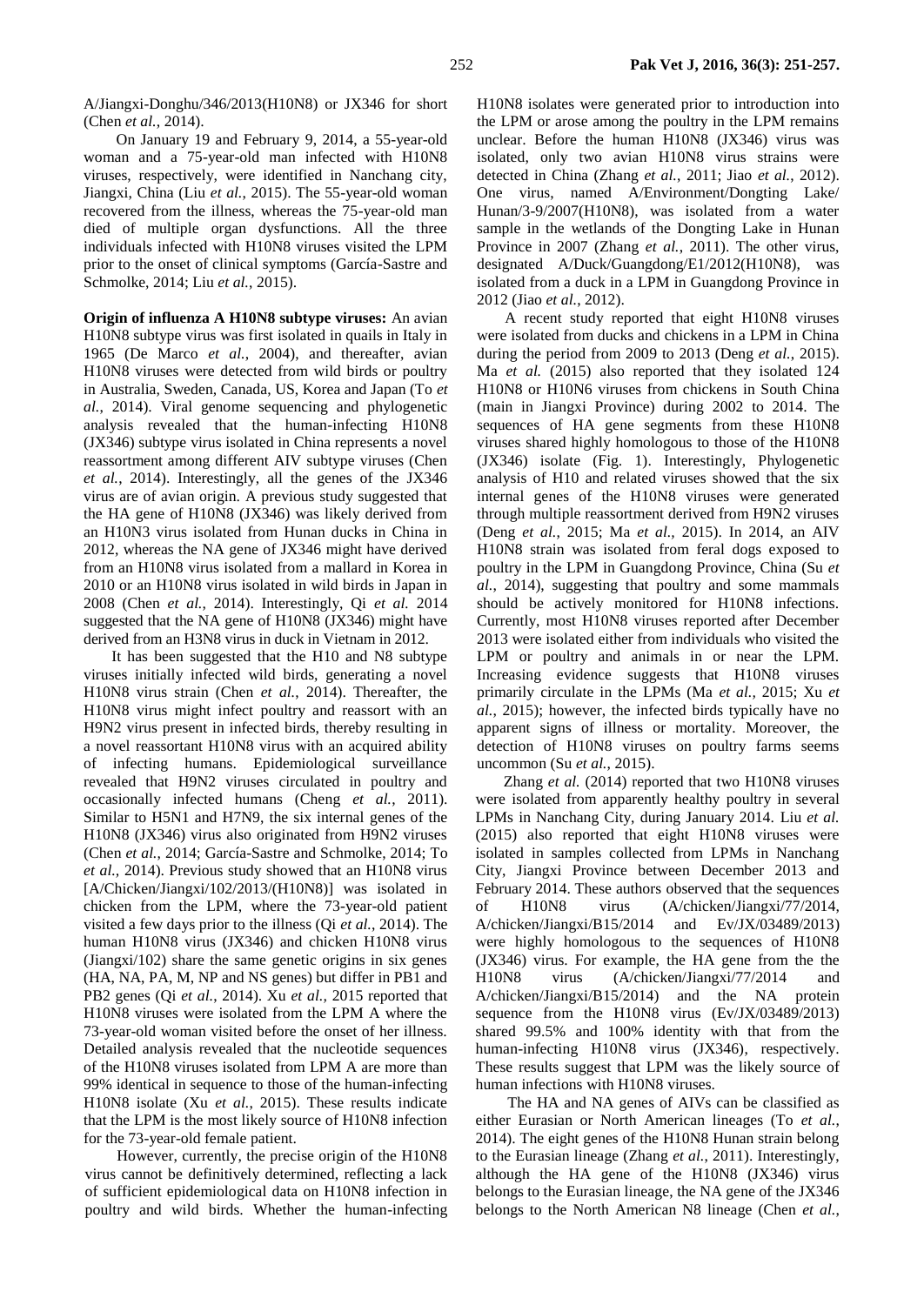2014). The human H10N8 (JX346) isolate and the duck H10N8 Hunan strain differ in HA, NA and six internal genes. The HA and NA genes of JX346 were derived from H10N3 and H10N8 viruses, respectively, whereas those of the H10N8 Hunan strain were derived from H10N5 and H6N8 viruses, respectively (Zhang *et al.*, 2011; Chen *et al.*, 2014). The six internal genes of the H10N8 (JX346) virus were all derived from H9N2 viruses (Chen *et al.*, 2014; García-Sastre and Schmolke, 2014), whereas those of the H10N8 Hunan strain were primarily derived from H5 or H7 subtype viruses; only the NS1 gene was likely derived from a duck infected with H9N2 viruses (Zhang *et al.*, 2011).

**Amino acid substitutions in the viral proteins of human-infecting H10N8 (JX346) virus:** Viral genome sequencing and phylogenetic analysis revealed that amino acid substitutions (A135T and S138A) occurred in the H10N8 (JX346) HA protein, and these changes facilitate the adaptation of an AIV to mammalian cells (de Wit *et al.*, 2010). The NA protein of an AIV can be divided into four regions: head, stalk, membrane-spanning region and cytoplasmic tail (Shtyrya *et al.*, 2009). The length of the NA stalk might affect the virulence of an AIV (Sun *et al.*, 2013). The H9N2 virus contains a shorter NA stalk and has an increased virulence in chickens (Shtyrya *et al.*, 2009; Chan *et al.*, 2013; Sun *et al.*, 2013), whereas the H5N1 virus has a shortened NA stalk region and an enhanced virulence in mammalian hosts (Matsuoka *et al.*, 2015). Although a deletion in the NA stalk was detected from H5N1 and H7N9 viruses (Matrosovich *et al.*, 1999; Gao *et al.*, 2013), however, such a deletion has not been detected in the H10N8 (JX346) or the H10N8 Guangdong strains (Jiao *et al.*, 2012; To *et al.*, 2014). Similar to H7N9, a PDZ domain at the C-terminus of NS1 protein in H10N8 (JX346) virus was deleted, generating a truncated NS1 protein (Chen *et al.*, 2014). In contrast, the H10N8 Guangdong strain does not have any amino acid deletions in the NS1, NA or HA proteins (Jiao *et al.*, 2012).

The NS1 protein of H10N8 (JX346) contains a P42S substitution, whereas the M1 protein has two amino acid substitutions (N30D, T215A), all of which might increase viral virulence in mice (Jiao *et al.*, 2008; Fan *et al.*, 2009). The H10N8 (JX346) PB1 protein has L473V and L598P substitutions, responsible for efficient viral adaptation and replication in mammalian cells (Chen *et al.*, 2014). The H10N8 (JX346) PB2 protein contains an E627K substitution (PB2-E627K), which has been observed in the PB2 proteins of H1N1, H5N1, H7N7, H7N9, and H9N2 viruses (Taubenberger *et al.*, 2005; de Wit and Fouchier, 2008; To *et al.*, 2013; Schrauwen and Fouchier, 2014; Chen *et al.*, 2015). This PB2 E627K substitution has been associated with the enhanced adaptation of viruses to mammalian cells, increased virulence and improved spread of viruses between mammals (Hatta *et al.*, 2001; Chen *et al.*, 2014). The M2 protein of the H10N8 (JX346) virus contains an S31N substitution, suggesting that the JX346 virus might be resistant to M2 ion channel inhibitors (Chen *et al.*, 2014). The NA protein of the H10N8 (JX346) virus does not contain H247Y and R292K substitutions, and *in vitro* assays have shown that the JX346 is sensitive to neuraminidase inhibitors (Chen *et al.*, 2014; To *et al.*, 2014).

**Mammals infected with H10 or N8 subtype viruses:**  The first H10 subtype AIV (H10N7) was isolated from chickens in Germany in 1949 (Feldmann *et al.*, 1988). One of the features of avian influenza H10 subtype viruses is that these viruses infected wild birds, domestic poultry and certain mammals, and occasionally infected humans (To *et al.*, 2014). For example, three human cases of H10N8 infection were observed in Nanchang City, Jiangxi Province, China (Chen *et al.*, 2014; García-Sastre and Schmolke, 2014). The H10N7 subtype viruses infected minks and caused mild damage to the lungs (Englund, 2000). The first H10N7-infecting human case occurred in Egypt in 2004 (Pan American Health Organization, 2004), and the second case occurred in Australia in 2010 (Arzey *et al.*, 2012). H10N5 viruses could infect pigs (Wang *et al.*, 2012), whereas H10N4 viruses infected minks, causing severe lung disease (Klingeborn *et al.*, 1985). The cleavage site in the HA precursor of the H10N4 virus does not contain multiple basic amino acid residues (Zohari *et al.*, 2010); hence, H10N4 is classified as a LPAIV. To date, human infections with H10N4 or H10N5 subtype virus have not been reported.

Some N8 subtype viruses could also infect mammals. For example, H4N8 virus could infect pigs (Su *et al.*, 2012), whereas H3N8 virus could infect not only pigs but also horses, dogs, and seals (Webster *et al.*, 1981; To *et al.*, 2014). It should be noted that the H3N8 subtype virus was implicated in the 1889 "Russian Flu" (Trombetta *et al.*, 2015). Prior to the end of 2013, not a single case of human infection with H10N8 subtype virus was reported. Currently, patients infected with an H10N8 subtype virus were only observed in China (Chen *et al.*, 2014; García-Sastre and Schmolke, 2014).

A person infected with an H6N1 subtype virus was observed in Taiwan in June 2013 (Yuan *et al.*, 2013). In May 2014, the World Health Organization reported the first human case of an avian H5N6 infection (WHO, 2014). Therefore, in addition to H10N8, other AIV subtype viruses that infected humans include H5N1, H5N6, H6N1, H7N2, H7N3, H7N7, H7N9, H9N2 and H10N7 (Chan *et al.*, 2013; Chen *et al.*, 2014; WHO, 2014). Among these, H6N1, H7N2, H7N3, H7N7, H9N2 and H10N7 only caused mild clinical symptoms with some exceptions. For example, the H7N7 subtype resulted in one death among 89 infected individuals in the Netherlands (Fouchier *et al.*, 2004), and the H9N2 virus caused relatively severe symptoms only in a bone-marrow transplant patient (Cheng *et al.*, 2011). Interestingly, during one year period of 2013, it was reported that three AIV subtypes (H7N9, H10N8 and H6N1) infect humans, respectively (Morens *et al.*, 2013; Yuan *et al.*, 2013; To *et al.*, 2014).

#### **Virulence and receptor-binding preference**

**Virulence of H10N8 viruses:** The presence of a multibasic cleavage site in an HA protein is a critical parameter determining the virulence of an AIV in poultry (Senne *et al.*, 1996). The cleavage site of the H10N8 (JX346) HA precursor contains only a single basic amino acid, arginine (PELIER\*G; \*denotes the cleavage site in the H10N8 HA precursor) (Chen *et al.*, 2014), implying that H10N8 (JX346) is a LPAIV (Zohari *et al.*, 2010; Chen *et al*., 2014; To *et al.*, 2014). Interestingly, the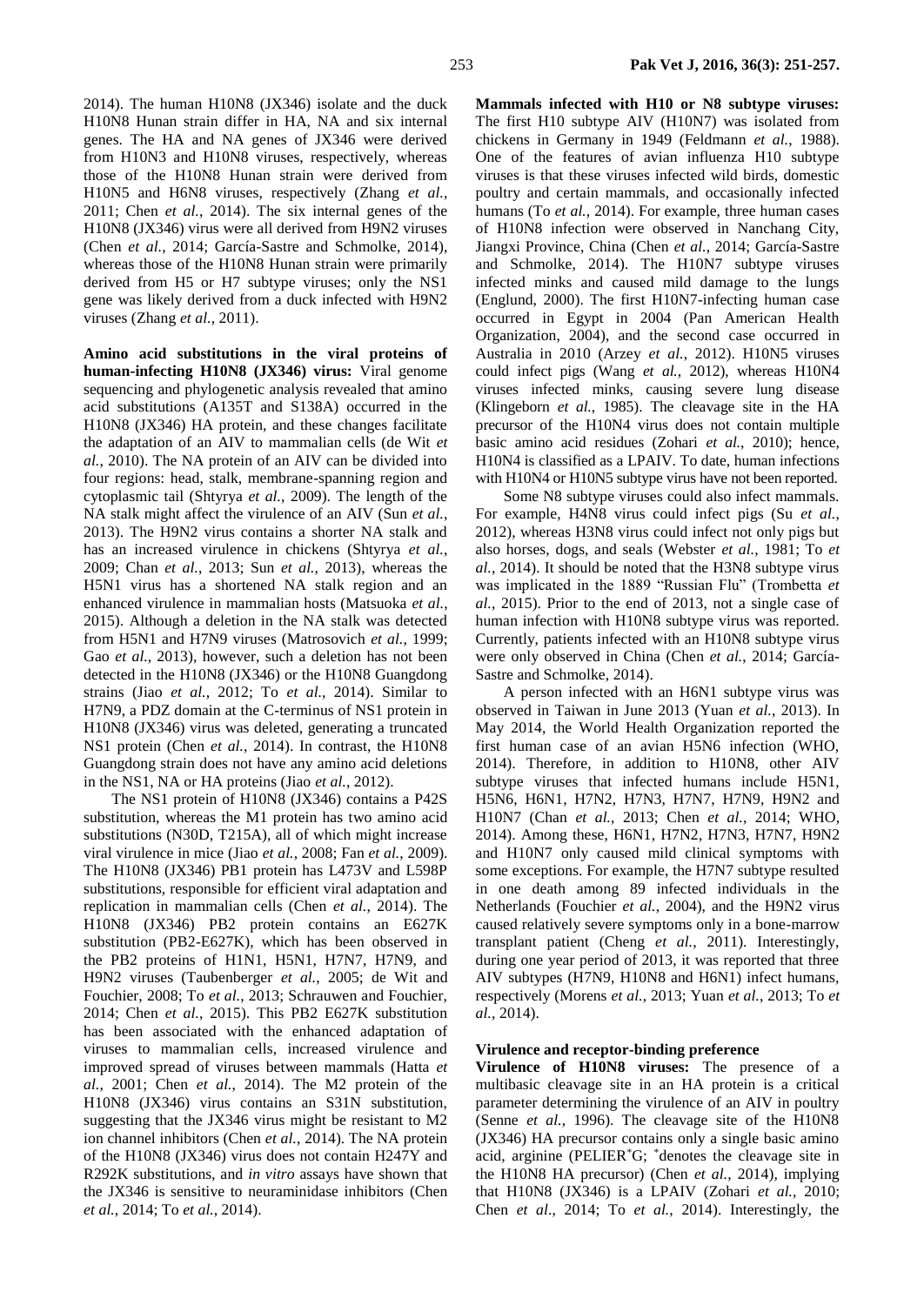cleavage site in the HA precursor of the H10N8 Guangdong strain also contains only a single arginine (PEIVQE $\mathbb{R}^*$ G), and the H10N8 Guangdong isolate is less pathogenic in chickens (Jiao *et al.*, 2012; To *et al.*, 2014).

One common feature between the H10N8 and H7N9 subtype viruses is that both strains are classified as LPAIVs. Although H10N8 and H7N9 viruses are less pathogenic in poultry, their infection of humans could result in death (Su *et al.*, 2015), suggesting that an LPAIV becomes more pathogenic when it crosses host-species barriers to infect a new host. Indeed, after several passages of an avian H10N8 strain in the lungs of mice, the passaged H10N8 viruses became more virulent in mice, leading to death of the infected animals (Zhang *et al.*, 2011). Chen *et al.* (2015) demonstrated that the human H10N8 virus efficiently replicated in the lungs of a mouse model, inducing acute and persistent cytokine expression and resulting in high pathogenicity in mice, whereas the chicken H10N8 isolate (A/Chicken/Jiangxi/102/2013) was less pathogenic in the same mouse model (Chen *et al.*, 2015).

Until recently, some human-infecting AIVs, including H5N1, H7N7, H7N9 and H10N8 subtypes, have resulted in death of patients. The six internal genes of the H5N1, H7N9 and H10N8 were all derived from H9N2 viruses (Chen *et al.*, 2014; García-Sastre and Schmolke, 2014). The H9N2 viruses evolve continuously and diversely in poultry displaying both genetic and antigenic variations (Choi *et al.*, 2004), suggesting that the internal genes of H9N2 viruses might influence the adaptation of an AIV to human cells, and that these genes are likely associated with the enhanced virulence of viruses.

**Receptor-binding preference of H10N8 viruses:** Two types of receptors bind to the HA proteins of influenza A viruses. One is the avian-type  $\alpha$ 2,3 galactose-linked sialic acid (α2,3-SA) receptor (van Riel *et al.*, 2006), and the other is the human-type  $\alpha$ 2,6-SA receptor. High levels of α2,6-SA receptor and lower levels of α2,3-SA receptor are present on the surfaces of epithelial cells in the human upper respiratory tract. In contrast, the  $\alpha$ 2,3-SA receptor is abundantly present on the surfaces of epithelial cells in the intestinal tract of birds and is also located in human lower respiratory tract (Shinya *et al.*, 2006; Cheng *et al.*, 2012).

Receptor-binding specificity is primarily determined through a receptor-binding site in an HA protein. Mutations located in or near the receptor-binding site of an HA protein might affect binding to avian-type or human-type receptors (Matrosovich *et al.*, 2000; Vachieri *et al.*, 2014). The H10 protein from H10N8 (JX346) binds strongly to avian-type receptors, but weakly to humantype receptors (Wang *et al.*, 2015; Zhang *et al.*, 2015), suggesting that the HA protein of the human H10N8 isolate is poorly adapted to bind to the human-type  $\alpha$ 2,6-SA receptor, and additional amino-acid substitutions are required to shift to human-type receptor preference. Wang *et al.* (2015)*.* further showed that the arginine residue at position 137 (R137) located within the HA receptorbinding site of H10N8 (JX346) is critical for preferential binding to avian-type receptors (Wang *et al.*, 2015), whereas Skehel and colleagues demonstrated that a lysine (K) residue at position 137 (K137) in the H10 protein from avian H10N2 virus has some human receptorbinding capacity (Vachieri *et al.*, 2014). Taken together, these studies suggested that the H10 protein of H10N8 viruses is not efficiently adapted for the human type  $\alpha$ 2,6-SA receptor, and additional mutations in the H10 protein are required to switch receptor-binding preference to human receptors.

Based on the currently available experimental data, it is clear that the human-infecting H10N8 (JX346) virus possesses preferential binding to avian-type receptors, indicating that JX346 virus behaves like a typical AIV. The H10N8 (JX346) isolate and H5N1 (Hong Kong 1997 isolate) virus are similar in that both viruses bind strongly to avian receptors, but weakly to human receptors (Wang *et al.*, 2015). In contrast, the H7N9 virus (A/Anhui/1/2013) has dual receptor-binding capacities because the virus binds strongly to both avian and human receptors (Wang *et al.*, 2015). Similar to the H10 protein of the human H10N8 isolate, the H10 proteins of eight H10N8 viruses isolated from chickens and ducks, respectively, bound strongly to avian-type α2,3-SA receptors, but weakly to human-type α2,6-SA receptors (Deng *et al.*, 2015). Thus, it is important to identify mutations in the HA protein of avian H10N8 virus that could simultaneously increase binding to the α2,6-SA receptor and decrease binding to the α2,3-SA receptor or completely switch receptor-binding preference from avian to humans.

### **Clinical manifestations and laboratory examinations**

**Clinical manifestations:** The incubation period for human infections with H10N8 viruses was approximately four days (Chen *et al.*, 2014), similar to those of the H5N1 and H7N9 infections (Cowling *et al.*, 2013). Early in H10N8 infection, patients might show mild symptoms of infection, such as a fever, cough, sputum, sore throat, shortness of breath or poor appetite (Chen *et al.*, 2014). Although antiviral and antibacterial drugs and glucocorticoids have been used to treat H10N8-infected patients, the conditions of these patients deteriorated progressively and rapidly. Examining the blood of the infected patients revealed severe lymphocytopenia, slightly increased numbers of neutrophils and leukocytes, and elevated levels of C-reactive protein, creatinine, and lactate dehydrogenase, but reduced levels of total IgG and complement C3 (Chen *et al.*, 2014; Liu *et al.*, 2015). The levels of cytokines and chemokines were substantially increased in the sera of the infected individuals, particularly in fatal cases of infection (Liu *et al.*, 2015).

Two patients had severe pneumonia, acute respiratory distress syndrome, septic shock, acute kidney failure, and eventually died of multi-organ failure (Chen *et al.*, 2014; Liu *et al.*, 2015). However, seventeen individuals who had close contact with the patients did not show flu-like symptoms. Virus isolation and antibodies against H10N8 tested negative for all close contacts examined, suggesting that H10N8 viruses have not required the ability to efficiently spread among humans. Co-infections with bacteria, fungi or other subtypes of AIVs were not detected in blood culture tests (Chen *et al.*, 2014).

Two out of the three patients infected with H10N8 died (Chen *et al.*, 2014), and the mortality rate was 67%, much higher than the 36% mortality rate in the case of human H7N9 infections (Yu *et al.*, 2013). However, this figure might not reflect the actual status because there are currently no sufficient numbers of H10N8-infected human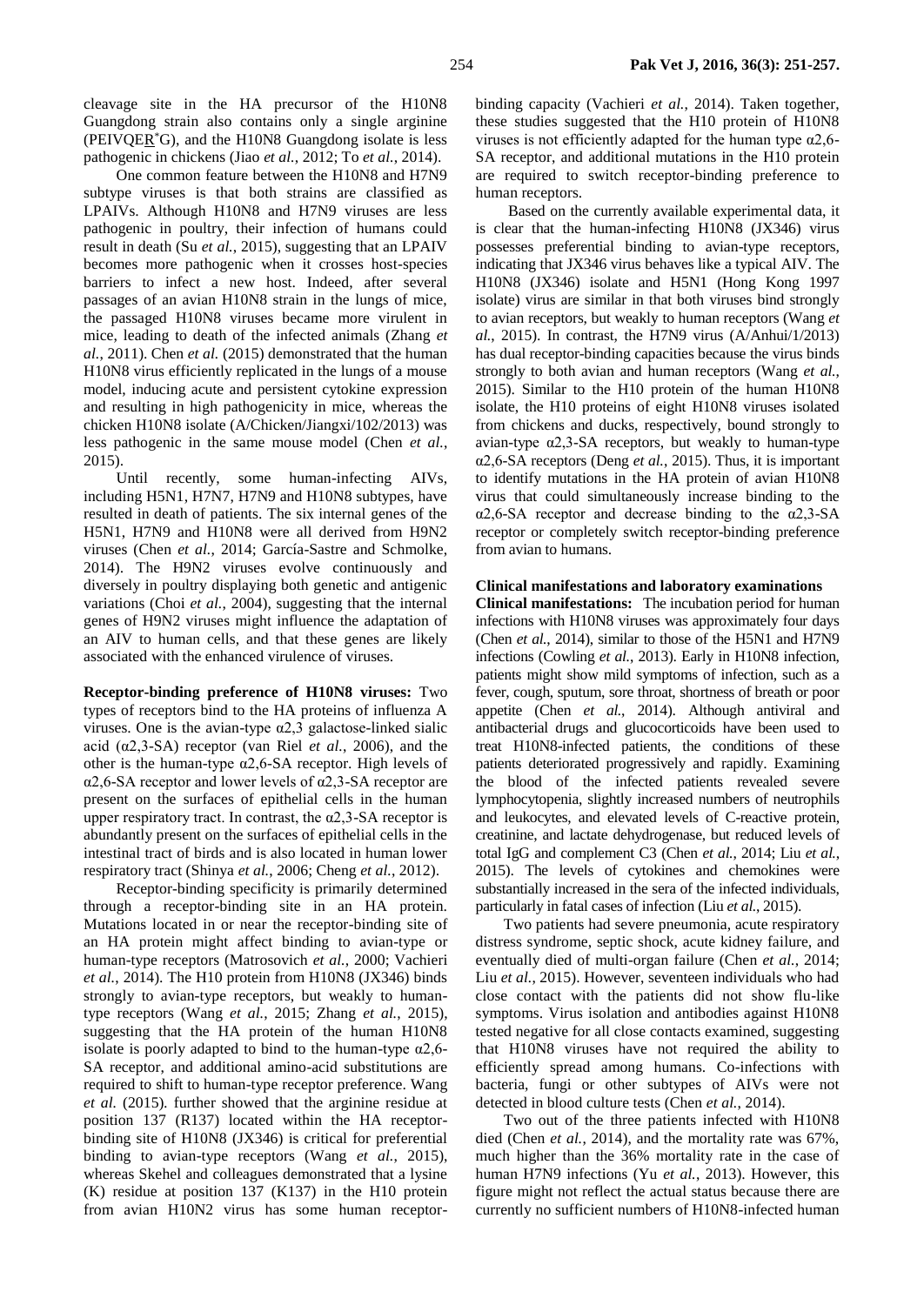cases to allow reliable statistical estimations. It is likely that some people infected with H10N8 viruses might only exhibit mild symptoms. If those infected individuals did not visit a hospital for an examination, they may have been missed. Therefore, screening for antibodies against H10N8 in individuals within the affected area might facilitate a better evaluation of the prevalence of H10N8 infections in human populations.

**Laboratory examinations**: It is difficult to distinguish the respiratory symptoms caused by an H10N8 infection from those induced by other respiratory pathogens (To *et al.*, 2014). Therefore, diagnosing an H10N8 infection requires specific laboratory tests, such as virus isolation, detection of viral RNAs or proteins, sequencing viral gene segments or whole genome, and measuring antibody responses against H10N8 viral proteins (El Zowalaty *et al.*, 2013).

Real-time reverse transcriptase polymerase chain reaction (RT-PCR) is typically applied as a quick diagnostic method for detecting AIVs, including H10N8. Virus isolation and the detection of antibodies against H10N8 viruses can be subsequently performed to verify cases of H10N8 infection. Quantitative RT-PCR is a sensitive, specific assay for H10N8 viral RNAs (El Zowalaty *et al.*, 2013). Reverse-transcription loopmediated isothermal amplification assays for detecting H10N8 subtype viruses have recently been developed (Bao *et al.*, 2015; Luo *et al.*, 2015), and these assays can be useful for the surveillance of H10N8 virus infection in live poultry, environment and LPMs.

Similar to H5N1 and H7N9, H10N8 viruses infected humans through the respiratory tract, causing severe symptoms in the lower respiratory tract. The H5N1 virus was isolated through throat swabs (de Jong *et al.*, 2006), whereas H7N9 viruses were detected in the sputa or aspirates from the lower respiratory tract (Gao *et al.*, 2013). The collection of sputum or tracheal aspirate specimens from the trachea has been recommended for the detection of human H10N8 infections. Because human infections with H5N1, H7N9 and H10N8 viruses lead to death, the enhanced surveillance of AIV infection in poultry, wild birds and humans is required to monitor the mutations and evolution trends of AIVs. The first case of a human infected with an H6N1 virus was observed in Taiwan in June 2013 (Yuan *et al.*, 2013), therefore, the screening of H6N1 infection should also be included as a part of surveillance programmes.



Fig. 1: Phylogenetic tree of hemagglutinin gene segments of influenza A virus isolates (H10N8) from Jiangxi province, China,with those from other closely related subtypes of influenza A viruses. The human-origin H10N8 virus isolate, A/Jiangxi/346/2014(H10N8), is marked with ante-black triangle, whereas the rest of the H10N8 isolates marked with ante-white triangles.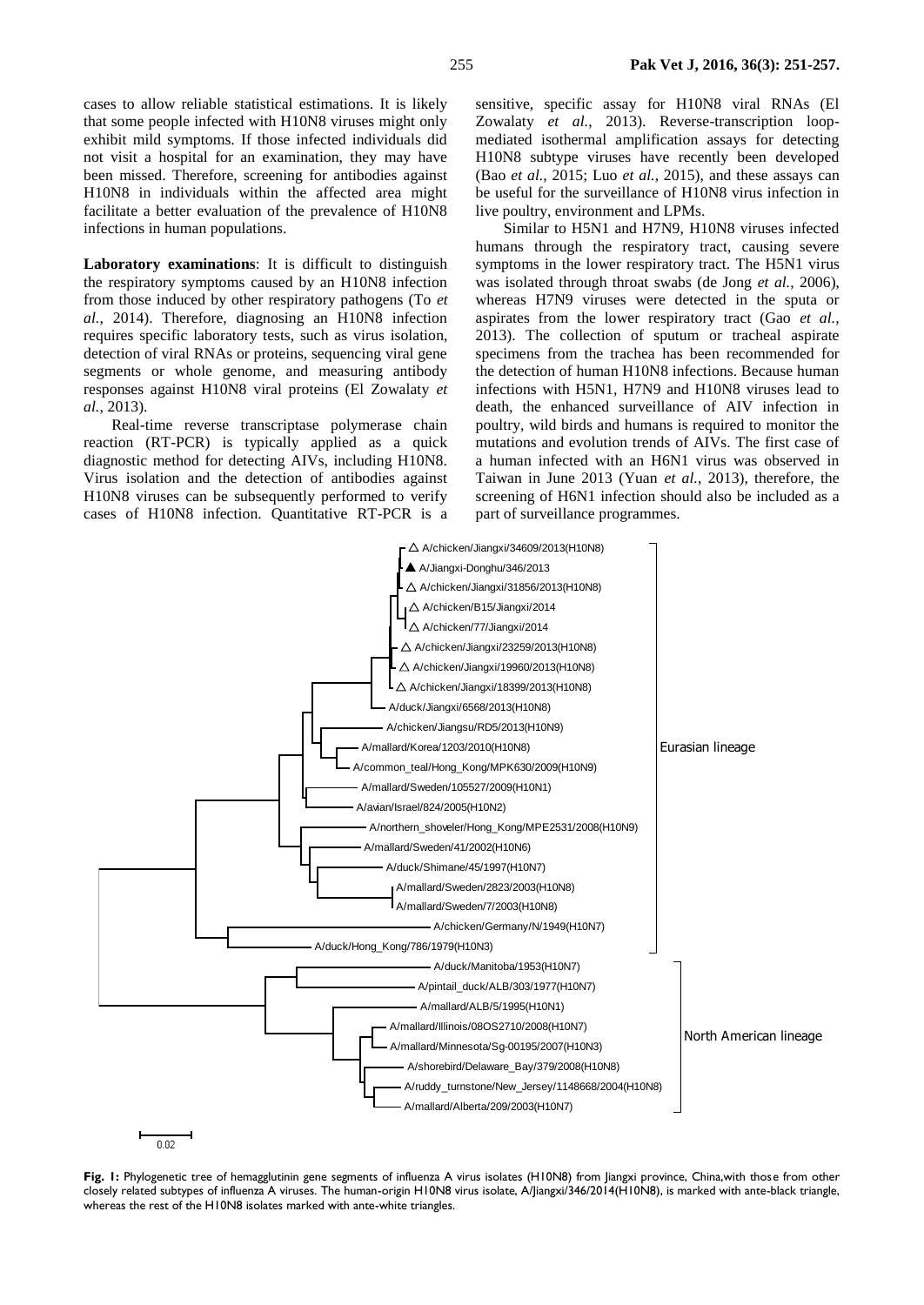**Conclusions:** Cases of human infections with AIVs occurred occasionally in the past. However, more cases of human infections with AIVs have been reported since 2013. Between 2013 and 2014, Chinese researchers reported the first fatal case of human infection with an avian H10N8 virus. Subsequent surveillance revealed that the viruses did not acquire the ability for a sustained human-to-human transmission. Currently, the exact origin of human infections with H10N8 viruses remains unclear, although LPMs are the most likely source of human infections. There are currently no efficacious vaccines and antiviral drugs for prevention and treatment of human infections with H10N8 virus.

It is highly important to identify genetic and phenotypic determinants of AIVs that affect virus virulence, reassortment, host adaptation, fitness and transmission between humans, and to examine common biological features of AIVs contributing to cross-species transmission, particularly poultry-to-human transmission. Much effort should be made to determine the mutations or combinations of mutations in HA protein required for switching receptor-binding preferences from avian- to human-type receptors, and to understand the structural and functional basis for receptor-binding specificity of human or avian HA proteins.

Considering the fact that H10N8, H5N1 and H7N9 viruses all possess internal genes from H9N2 viruses, researchers should focus on determining the mechanisms by which the internal genes contribute to the enhanced adaptation of avian influenza viruses to humans. Whether an H10N8 virus can be mutated or reassorted to generate a new virus with a potential to cause a pandemic influenza warrants further investigation. Research should be conducted to explore the origin of human infections with H10N8, the routes of the infections, and the interactions between H10N8 viruses and host factors. These studies will ultimately facilitate the development of novel avenues for global surveillance, diagnosis, prevention and treatment of human infections with AIVs.

**Acknowledgements:** This study was financially supported by grants from the Guangxi Science and Technology Bureau (14121003-4-2), Guangxi Science and Technology Projects (14123001-8), the Guangxi Natural Science Foundation (2015GXNSFBA139070), the Guangxi Aquatic Animal Husbandry and Veterinary Bureau (201452001), the Nanning Science and Technology Bureau (20152308) and the Guangxi Government Senior Scientist Foundation (2011B020).

#### **REFERENCES**

- Arzey GG, Kirkland PD, Arzey KE, Frost M, Maywood P *et al.*, 2012. Influenza virus A (H10N7) in chickens and poultry abattoir workers. Australia. Emerg Infect Dis, 18: 814-816.
- Bao H, Feng X, Ma Y, Shi J, Zhao Y *et al*., 2015. Rapid detection of subtype H10N8 influenza virus by one-step reverse-transcription loop-mediated isothermal amplification methods. J Clin Microbiol, 53: 3884-3887.
- Chan JF, To KK, Tse H, Jin DY and Yuen KY, 2013. Interspecies transmission and emergence of novel viruses: lessons from bats and birds. Trends Microbiol, 21: 544-555.
- Chen H, Huang L, Li H, Zhou X, Li H *et al*., 2015. High pathogenicity of influenza A (H10N8) virus in mice. Am J Trop Med Hyg, 93:1360- 1363.
- Chen H, Yuan H, Gao R, Zhang J, Wang D *et al.*, 2014. Clinical and epidemiological characteristics of a fatal case of avian influenza A H10N8 virus infection: a descriptive study. Lancet, 383: 714-721.
- Cheng VC, Chan JF, Wen X, Wu WL, Que TL *et al.*, 2011. Infection of immunocompromised patients by avian H9N2 influenza A virus. | Infect, 62: 394-399.
- Cheng VC, To KK, Tse H, Hung IF, and Yuen KY, 2012. Two years after pandemic influenza A/2009/H1N1: what have we learned?. Clin Microbiol Rev, 25: 223-263.
- Choi YK, Ozaki H, Webby RJ, Webster RG, Peiris JS *et al*., 2004. Continuing evolution of H9N2 influenza viruses in Southeastern China. J Virol, 78: 8609-8614.
- Cowling BJ, Jin L, Lau EH, Liao Q, Wu P *et al.*, 2013. Comparative epidemiology of human infections with avian influenza A H7N9 and H5N1 viruses in China: a population-based study of laboratory-confirmed cases. Lancet, 382: 129-137.
- de Jong MD, SimmonsCP, Thanh TT, Hien VM, Smith GJ *et al.*, 2006. Fatal outcome of human influenza A (H5N1) is associated with high viral load and hypercytokinemia. Nat Med, 12: 1203-1207.
- De Marco MA, Campitelli L, Foni E, Raffini E, Barigazzi G *et al.*, 2004. Influenza surveillance in birds in Italian wetlands (1992-1998): is there a host restricted circulation of influenza viruses in sympatric ducks and coots?. Vet Microbiol, 98: 197-208.
- de Wit E and Fouchier RA, 2008. Emerging influenza. J Clin Virol, 41: 1- 6.
- de Wit E, Munster VJ, van Riel D, Beyer WE, Rimmelzwaan GF *et al.*, 2010. Molecular determinants of adaptation of highly pathogenic avian influenza H7N7 viruses to efficient replication in the human host. J Virol, 84: 1597-1606.
- Deng G, Shi J, Wang J, Kong H, Cui P *et al*., 2015. Genetics, receptor binding, and virulence in mice of H10N8 influenza viruses isolated from ducks and chickens in live poultry markets in China. | Virol, 89: 6506-6510.
- El Zowalaty ME, Bustin SA, Husseiny MI and Ashour HM, 2013. Avian influenza: virology, diagnosis and surveillance. Future Microbiol, 8: 1209-1227.
- Englund L, 2000. Studies on influenza viruses H10N4 and H10N7 of avian origin in mink. Vet Microbiol, 74: 101-107.
- Fan S, Deng G, Song J, Tian G, Suo Y *et al.*, 2009. Two amino acid residues in the matrix protein M1 contribute to the virulence difference of H5N1 avian influenza viruses in mice. Virology, 384: 28-32.
- Feldmann H, Kretzschmar E, Klingeborn B, Rott R, Klenk HD *et al*., 1988. The structure of serotype H10 hemagglutinin of influenza A virus: comparison of an apathogenic avian and a mammalian strain pathogenic for mink. Virology, 165: 428-437.
- Fouchier RA, Schneeberger PM, Rozendaal FW, Broekman JM, Kemink SA *et al.*, 2004. Avian influenza A virus (H7N7) associated with human conjunctivitis and a fatal case of acute respiratory distress syndrome. Proc Natl Acad Sci USA, 101: 1356-1361.
- Gao R, Cao B, Hu Y, Feng Z, Wang D *et al.*, 2013. Human infection with a novel avian-origin influenza A (H7N9) virus. N Engl J Med, 368: 1888-1897.
- García-Sastre A and Schmolke M, 2014. Avian influenza A H10N8--a virus on the verge? Lancet, 383: 676-677.
- Guan Y and Smith GJ, 2013. The emergence and diversification of panzootic H5N1 influenza viruses. Virus Res, 178: 35-43.
- Hatta M, Gao P, Halfmann P and Kawaoka Y, 2001. Molecular basis for high virulence of Hong Kong H5N1 influenza A viruses. Science, 293: 1840-1842.
- He CQ, Xie ZX, Han GZ, Dong JB, Wang D *et al*., 2009. Homologous recombination as an evolutionary force in the avian influenza A virus. Mol Biol Evol, 26: 177-187.
- He CQ, Ding NZ, Mou X, Xie ZX, Si HL *et al*., 2012. Identification of three H1N1 influenza virus groups with natural recombinant genes circulating from 1918 to 2009. Virology, 427: 60-66.
- Jiao P, Cao L, Yuan R, Wei L, Song Y *et al.*, 2012. Complete genome sequence of an H10N8 avian influenza virus isolated from a live bird market in Southern China. J Virol, 86: 7716.
- Jiao P, Tian G, Li Y, Deng G, Jiang Y *et al.*, 2008. A single-amino-acid substitution in the NS1 protein changes the pathogenicity of H5N1 avian influenza viruses in mice. J Virol, 82: 1146-1154.
- Klingeborn B, Englund L, Rott R, Juntti N and Rockborn G, 1985. An avian influenza A virus killing a mammalian species-the mink. Brief report. Arch Virol, 86: 347-351.
- Lamb RA and Krug RM, 2001. Orthomyxoviridae: The viruses and their replication. In: Fields Virology (Knipe DM and PM Howley, eds).